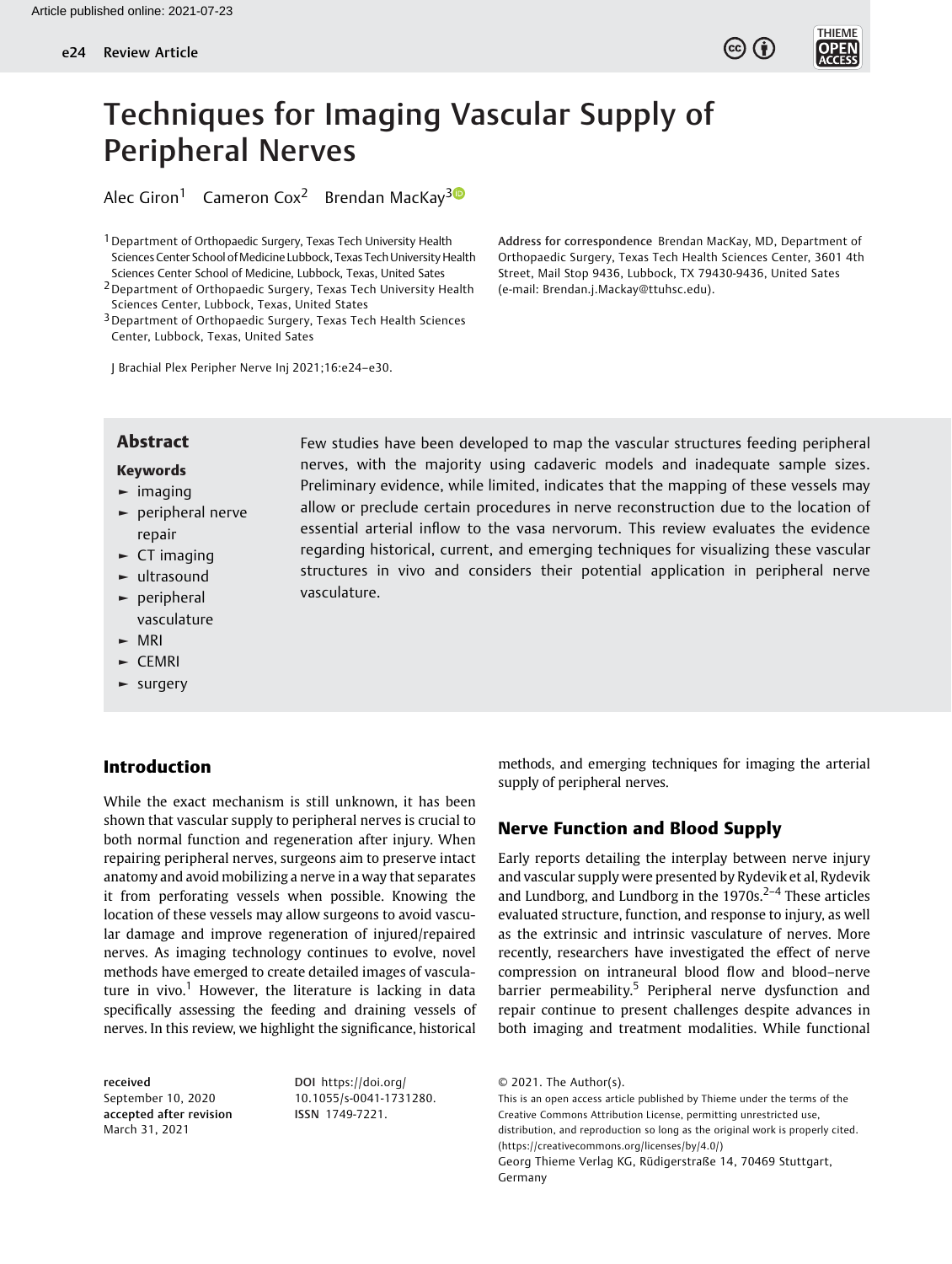testing, such as electromyography (EMG) and nerve conduction studies (NCS), may tell us whether or not the nerve is communicating, they do little to address the cause of diminished nerve function.

One possible explanation for persistent nervous deficiencies is a lack of vascular perfusion. It is well documented that angiogenesis is intimately connected with reinnervation, arborization, and growth of peripheral nerves.<sup>5</sup> For example, it has been shown in a model of transplanted human skin equivalents that vascularization precedes the process of innervation, indicating that nervous tissue proliferation is driven by nutritional and trophic factors provided by the vascular system.<sup>6</sup> While some have argued that an intraneural vascularization happens concurrently with the proliferation of fascicles, little is known about the specific role of revascularization in nerve regeneration.7,8

Given that inflammatory changes, axon growth, and cell regeneration require a large number of nutritive substances and oxygen, it is not surprising that damaged microcirculation can hamper neural regeneration and functional recovery.<sup>5</sup> After peripheral nerve damage, the diameter of blood vessels of the intraneural vascular (INV) system increases due to the effects of neuropeptides such as substance P (SP) and calcitonin gene–related peptide (CGRP). Vasodilatation, associated with the release of monocyte chemoattractant protein-1 (MCP-1) by Schwann's cells (SC), allows macrophage recruitment.<sup>9</sup> Migrating and resident macrophages then secrete VEGF. This growth factor in turn stimulates neoangiogenesis, supplying the oxygen and nutrients needed to form the "bands of Büngner" by SCs. The molecular interactions between SCs, macrophages, and endothelial cells of neovessels have not yet been elucidated.<sup>9</sup>

Given the apparently integral role of vascularization in the maintenance and regeneration of nervous tissue, physicians and scientists have attempted to identify the vascular connections that feed peripheral nerves. In what follows, historical methods of observation will be evaluated, as well as current and emerging imaging techniques that may be of use in visualizing these structures.

# Cadaveric Mapping of the Blood Supply to Peripheral Nerves

Few cadaveric studies have been performed to map the connections of peripheral arteries to the vasa nervorum.<sup>10-13</sup> These had limitations inherent in all cadaveric studies, including possible loss of in vivo characteristics through the storage and preparation process, inability to account for anatomical variation, and variability of injection pressure and/or dissection technique which may have influenced which vessels did or did not stain.<sup>12</sup> While they are not without limitations, these studies implicate the potential value of mapping the arterial supply of peripheral nerves. One study of 15 forearms found that a constant branch to the median nerve arises from the radial artery approximately 5-cm proximal to the radial styloid process. This suggests that it may be possible to advance the median nerve at the wrist, while retaining vascular input at a common site of nerve repair.<sup>13</sup> Another study identified the potential for improvements in free vascular nerve grafting.<sup>11,12</sup> Others indicated that knowing the location of these vessels could lead to superior blood supply for neurovascular and neurocutaneous flaps.<sup>10,11</sup>

## Historical Imaging of Vascular Structures

Characterization of vascular structures has historically been done using techniques such as: digital subtraction angiography (DSA), ultrasound (US), magnetic resonance imaging (MRI), and laser angiography. DSA provides high temporal ( $\leq$ 1 second frame time) and high spatial resolution ( $\leq$ 1 mm) but is an invasive procedure that uses iodinated contrast material and radiation to acquire projected images. US was later used as a noninvasive method of visualizing blood flow to nerves but has limitations including inability to penetrate tissue, small imaging field, and highly operator-dependent examination quality. An MRI protocol using T1- and T2 weighted imaging is currently the preferred method as it is able to characterize the nervous structures and surrounding tissue noninvasively with high spatial resolution. A newer subset of MRI protocols termed MR angiography (MRA) has shown utility in evaluating vascular structures in vivo.<sup>14</sup> Optical coherence tomography (OCT) was later developed to provide high-resolution images of superficial blood flow.<sup>15</sup> Recently, laser angiography has combined some advantages of US and MR techniques to provide rapid imaging of tissue perfusion intraoperatively.<sup>16</sup>

# Ultrasound/Doppler Angiography

Ultrasonography is a low-cost tool that has shown utility in imaging neuro vasculature. In recent years, the spatial resolution of US has improved dramatically, and its applications have evolved to include imaging of the peripheral nervous system.<sup>17</sup> In 2010, a study was performed on New Zealand white rabbits in an effort to quantitatively assess peripheral nerve blood perfusion using contrast-enhanced US (CEUS). Using CEUS, the supplying arteries to the femoral nerves were identified, suggesting that this methodology could be useful for visualizing nerve perfusion.<sup>18</sup>

One study of human subjects attempted to observe the collateral vessels in the knee in patients with Buerger's disease using simple Doppler US. Researchers were able to identify collateral vessels, originating from vasa nervorum of the tibial nerve in instances of popliteal artery occlusion.<sup>19</sup> Results of CEUS and Doppler US studies suggest that feeding vessels of peripheral nerves can be adequately visualized in vivo.

One disadvantage of US techniques is the need for a skilled operator which can have dramatic effects on image quality and precision.<sup>17</sup> Other disadvantages include depth of visual field and occurrence of artifact from surrounding structures.<sup>17</sup>

# Magnetic Resonance Imaging and Magnetic Resonance Neurography

MR neurography (MRN) protocols have been developed to provide insights into the fascicular structure of nerves. While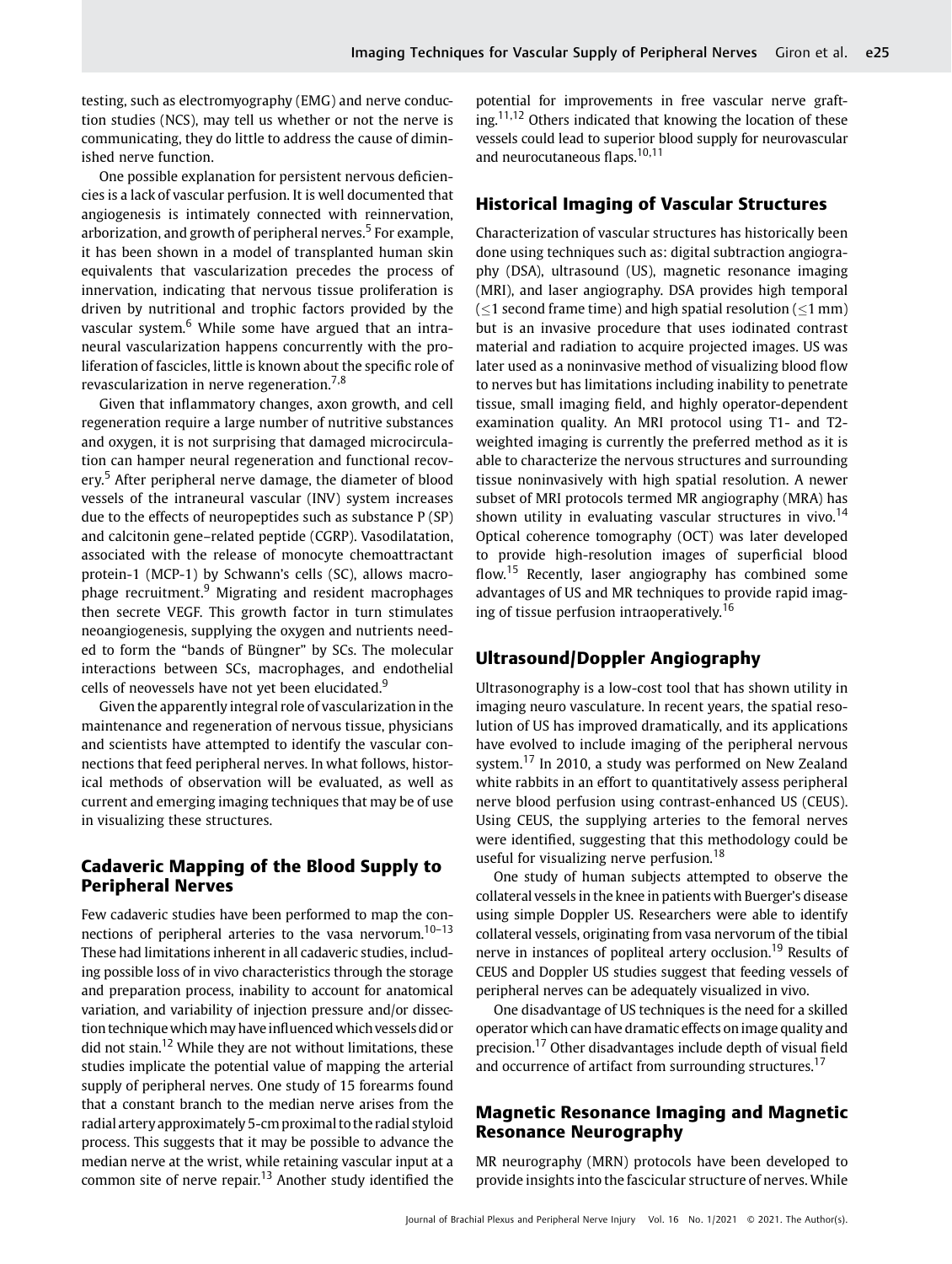this has been useful in evaluating nerve injuries, fascicular structure is not necessarily determinative of functional outcome.<sup>20</sup> The specificities of MR signal changes seen in histologically controlled studies are still a contentious matter, as possible causes of signal alteration may include regeneration, degeneration in the distal nerve, or any combination of the two.<sup>21</sup> Potential factors complicating analysis include high myelin turnover, presence of inflammatory mediators, changes in the blood–nerve barrier, axoplasmic flow caused by axon and nerve sheath degeneration, and increased water content in an enlarged endoneurial space. $21-23$ 

Though the literature is limited, MRI has been used to map vascular supply to peripheral nerves. One study using 3-T MRI with fat-suppressed, contrast-enhanced T1 images was able to identify intraneural vessels in 26% of patients, and even identified some perforating vessels along the sciatic nerve.<sup>24</sup> Unfortunately, the images in this study had relatively low resolution and likely missed many smaller vascular elements.

While 7-T MRI improves resolution, it still does not clearly delineate the nerves and vessels in close proximity.<sup>25</sup> The 7-T scanners provide better resolution than 3-T scanners due to their increased signal-to-noise ratio (SNR). However, the radiofrequency (RF) field inhomogeneity corrections are more difficult to execute in 7-T than in 3-T MRI. Image quality is often improved in ultrahigh-resolution imaging by using more coil elements (or receiver channels). This increases the parallel imaging acceleration factor to reduce imaging time.<sup>26</sup> While MRI and MRN technologies are continually improving, current techniques are not suitable for clinical use to visualize nervous vasculature.

## Magnetic Resonance Perfusion

There are two MR perfusion methods currently in use: dynamic susceptibility contrast MRI (DSC-MRI) and arterial spin labeling (ASL). DSC requires injection of a contrast agent and subsequent acquisition of a fast time series of images that track the contrast through vascular structures. ASL applies a spatially selective RF excitation pulse to a region containing large arteries and allowing this "labeled" blood to flow into the imaging plane. As T1 decay of the label takes place, it is followed by subtraction of labeled images from unlabeled control images, producing a measured signal that is proportional to blood flow. Typically, multiple images must be averaged to achieve a low SNR.<sup>23</sup>

MR perfusion is commonly used to study cerebrovascular disorders including: acute stroke, subacute and chronic ischemia, stenotic-occlusive disease, moyamoya disease, and vasospasm secondary to subarachnoid hemorrhage. MR perfusion can assess collateral flow, duration of occlusion and hypoperfusion, and presence and/or extent of recanalization.

One early study used MR perfusion to evaluate median nerve circulation. However, their analysis was mostly qualitative, enhanced (high signal) nerves were classified as edemic and unenhanced (reduced signal) nerves as ischemic.<sup>27</sup> Soon after, a study quantifying optic nerve blood flow in rats was performed using Gadolinium-diethylenetriamine pentaacetic acid contrast with T2-weighted MRI.<sup>28</sup> Subsequent calculations used signal intensity values to determine mean basal blood flow in the anterior and posterior portions of the optic nerve.<sup>28</sup>

Recently, Bäumer et al used dynamic contrast-enhanced MR perfusion to evaluate human peripheral nerve perfusion in 102 patients (43 control and 59 neuropathy).<sup>29</sup> Researchers measured signal intensity on multiple sequences at weights of T2 and T1 to determine the arterial input function and mean contrast uptake. Using the Patlak model, the authors then calculated nerve–blood volume (NBV) and blood–nerve permeability (K-trans). $29$ 

While MR perfusion is advantageous for generalized perfusion of a local area, other techniques, such as MRA, are often used as a baseline to further categorize results.<sup>30</sup> MR perfusion can be used to identify nerve vasculature; however, other methods offer a more direct approach.

## Magnetic Resonance Angiography

#### Time-of-Flight Magnetic Resonance Angiography

Time-of-flight (TOF) techniques distinguish between flowing blood and stationary tissues by manipulating the magnitude of the magnetization, such that the magnitude of the magnetization from the moving spins is large and the magnetization from the stationary spins is small. This creates a large signal from moving blood spins and a small signal from stationary tissue spins.<sup>31</sup>

TOF-MRA has been used clinically to visualize the hemodynamics of intracranial arteries, particularly in patients suspected of having intracranial aneurisms.<sup>32–34</sup> Upon the development of phase-contrast MRA (PC-MRA), three-dimensional (3D) TOF-MRA was shown to be an inferior diagnostic tool.<sup>33</sup>

More recently, Shibukawa et al developed a novel timeresolved MRA called four-dimensional (4D) TOF-MRA using saturation pulse.<sup>32</sup> Another TOF-MRA protocol was developed using 7-T imaging in combination with reduced specific absorption rate and venous suppression.<sup>35</sup> While both newer methods demonstrated superiority compared with 3D TOF-MRA, a direct comparison was not performed for PC-MRA or contrast-enhanced MRA (CE-MRA).

TOF-MRA shows some benefit in mapping vasculature due to its sensitivity to blood flow and direction. Unfortunately, TOF imaging requires a long acquisition times and images are often obscured by artifacts.<sup>36</sup> These properties make TOF-MRA an unfavorable imaging option for nervous vascular structures.

#### Phase-Contrast Magnetic Resonance Angiography

Phase-contrast (PC) techniques distinguish between flowing blood and stationary tissues by manipulating the phase of the magnetization, such that the phase of the magnetization of the stationary spins is 0 and the phase of moving spins is non-0. In phase difference images, faster moving spins produce a larger signal, and spins moving in one direction are assigned a bright (white) signal, whereas spins moving in the opposite direction are assigned a dark (black) signal.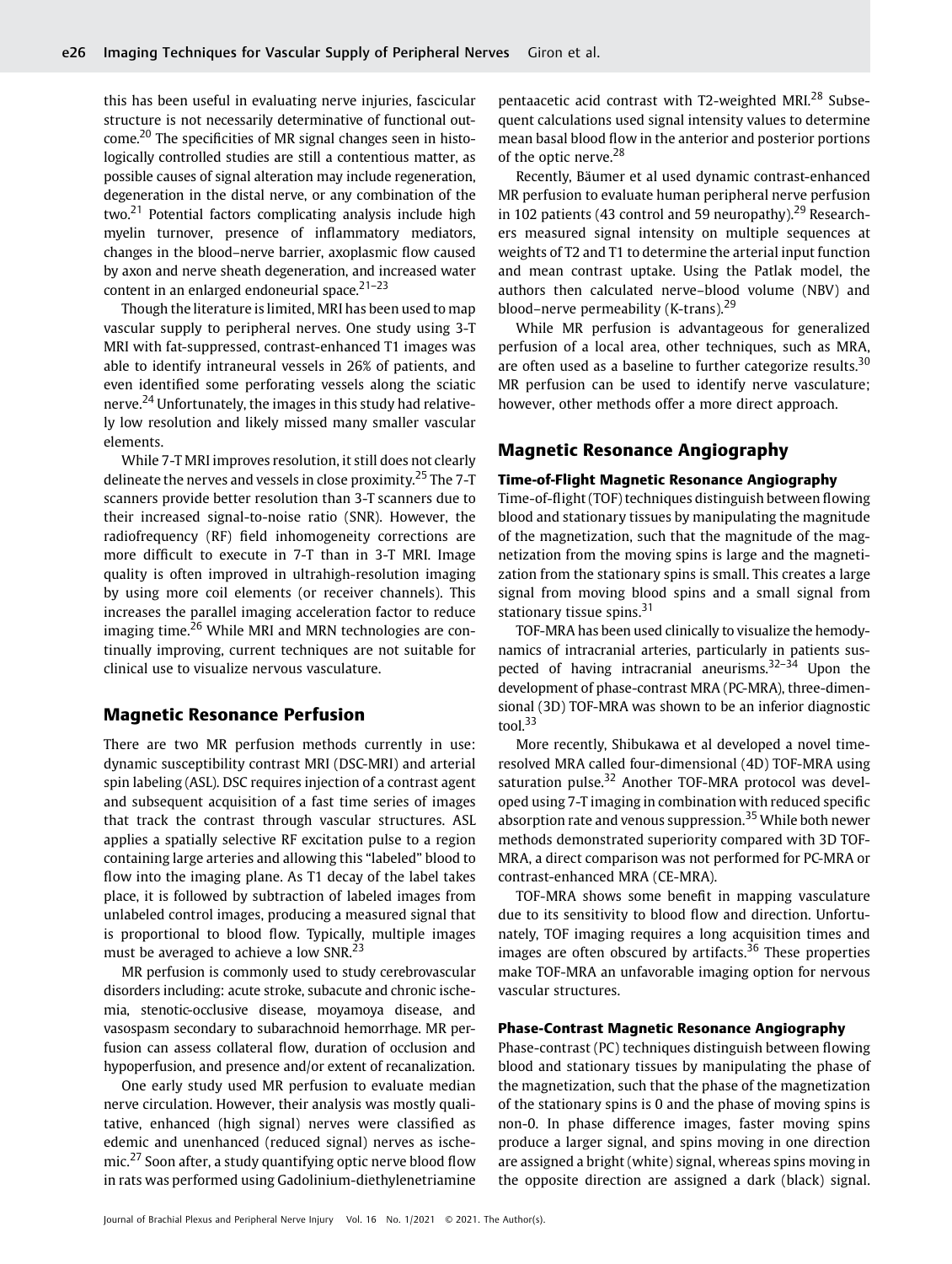Thus, the vascular anatomy can be visualized, as well as the speed and direction of the blood flow.<sup>31</sup>

Recent advances in PC-MRA acquisition and reconstruction have allowed for high-resolution images to be obtained with shorter imaging times. Nearly all variations of PC-MRA utilize parallel imaging directly with techniques, such as SENSE or GRAPPA, but also with indirect methods such as localized coils. In the case of Cartesian (parallel) imaging, scan time is reduced by a factor of 2 to 4. Unfortunately, this still fails to adequately reduce scan times for clinically relevant coverage and spatial resolution  $(<1$  mm).<sup>37</sup>

Another method for reducing scan times utilizes non-Cartesian sampling trajectories which either collect more data per excitation (spiral trajectories) or allow greater under sampling of the imaging volume without obscuring artifacts (radial trajectories). Non-Cartesian imaging also reduces echo time, improving imaging of complex flow, and producing higher spatial resolution.<sup>38-40</sup> A third timereduction method uses a reconstruction based on the fact that the majority of signal is from nonmoving tissues and consequently the same in all time frames. This method accelerates acquisition time, but requires substantial computational power.<sup>37</sup>

In 2004, Bilecen and colleagues<sup>41</sup> introduced a novel MRA technique that combines subsystolic arm pressure with multiphasic continuous acquisition of a spoiled 3D gradient echo sequence. This technique requires only 24 seconds to record one dataset. Unfortunately, it provides no information on hemodynamics.<sup>42</sup> Winterer et al addressed this issue by designing a protocol using ultra rapid time-resolved 3D imaging, with accelerated acquisition employing interleaved Stochastic Trajectories (TWIST) and generalized autocalibrating partially parallel acquisition (GRAPPA) in 3-T CE-MRA. Using this protocol, they demonstrated that timeresolved CE-MRA is four times faster than PC-MRA and reduces venous contamination in imaging hand arteries.<sup>42</sup> A recent article described the use of a minimum phase Shinnar-Le Roux excitation and the "time‐optimal variable‐ rate selective excitation" method to shorten radio frequency (RF) and slab‐select waveforms, further reducing the time needed to acquire images.<sup>43</sup>

In a clinical setting, PC-MRA can show vascular morphology and gives quantitative measurements of blood velocity. Velocity data allows observers to derive hemodynamic parameters such as flow volume, relative wall shear stress, streamlines, vorticity, and pressure gradients. PC-MRA has combined anatomic vessel wall imaging, lumen visualization, and physiologic data to augment the characterization of intracranial arterial stenosis, aneurysms, vascular malformations, and dural sinus pathology.<sup>37</sup> Not all of these benefits are needed for nerve-specific applications. While PC-MRA has demonstrated capability for visualizing small vasculature, many hospitals may lack the resources to implement improved protocols.

## Contrast-Enhanced Magnetic Resonance Angiography

CE techniques distinguish between blood and stationary tissues by manipulating the magnitude of the magnetization (i.e., TOF techniques) and by intravenously injecting a contrast agent into the vascular system to selectively shorten the T1 of the blood. By implementing a T1-weighted imaging sequence during the first pass of the contrast agent, images can be produced that show arteries with striking contrast relative to surrounding stationary tissues and veins.<sup>31</sup>

CE-MRA was introduced for clinical use approximately 25 years ago, with early iterations providing 3- to 4-mm spatial resolution in 30 seconds of acquisition timeframes. Since then, improvements in spatial resolution and acquisition time have allowed high-resolution, 3D time-resolved studies.<sup>44</sup> These newer CE-MRA techniques have been utilized to provide structural details of vasculature and flowmetry data in peripheral feeding and draining vessels of the forearm, hand, thigh, and foot. This data helped to progress our understanding of vascular malformation.<sup>14</sup>

In 2007, CE-MRA was used to determine the level and side of the suspected spinal dural arteriovenous fistula (SDAVF) and the feeding arteries in spinal arteriovenous malformations (SAVMs). These findings were corroborated via comparison with DSA of the same tissue. CE-MRA was able to reliably detect or exclude various types of spinal AV abnormalities and localize the predominant arterial feeder of most spinal AV shunts. These findings indicate that MRA may serve as a noninvasive means of focusing subsequent DSA in these patients.<sup>45</sup>

While CE-MRA requires an intravenous contrast to be administered, there are significant benefits to this technique in mapping perfusion of peripheral nerves. High temporal and spatial resolution can be gained from accurate timing of the contrast agent bolus, as well as the low likelihood of flowrelated artifacts.<sup>36</sup> Given the low acquisition times of newer protocols, CE-MRA is a promising method of visualizing nerve perfusion in a clinical setting.

# Optical Coherence Tomography

OCT is a relatively new imaging technique that uses low coherence light to produce a 2D or 3D image. OCT is an ideal candidate for obtaining a submicrometer resolution, and is commonly used medically to obtain high-resolution images of the retina.<sup>15</sup>

A study performed on rats in vivo using OCT aimed to detect cerebral edema status post cerebral artery occlusion, and was able to detect gradual ischemic changes with high accuracy, similar to the results of an MRI.<sup>46</sup> Another study compared five different systems of CTA angiography and how successfully they can evaluate optical vasculature. All systems trialed were able to obtain accurate depictions of vasculature but motion artifacts and acquisition times posed problems.<sup>15</sup>

These studies demonstrate that OCT appears reliable for imaging of superficial structures, but few studies have attempted to visualize deeper structures. One such study attempted to evaluate coronary arteries following stent implantation. A high amount of resolution was achieved, but there were still shortcomings of imaging deep vessels. The study mentions that OCT needs complete blood clearance from the lumen and that thrombi casts large shadows of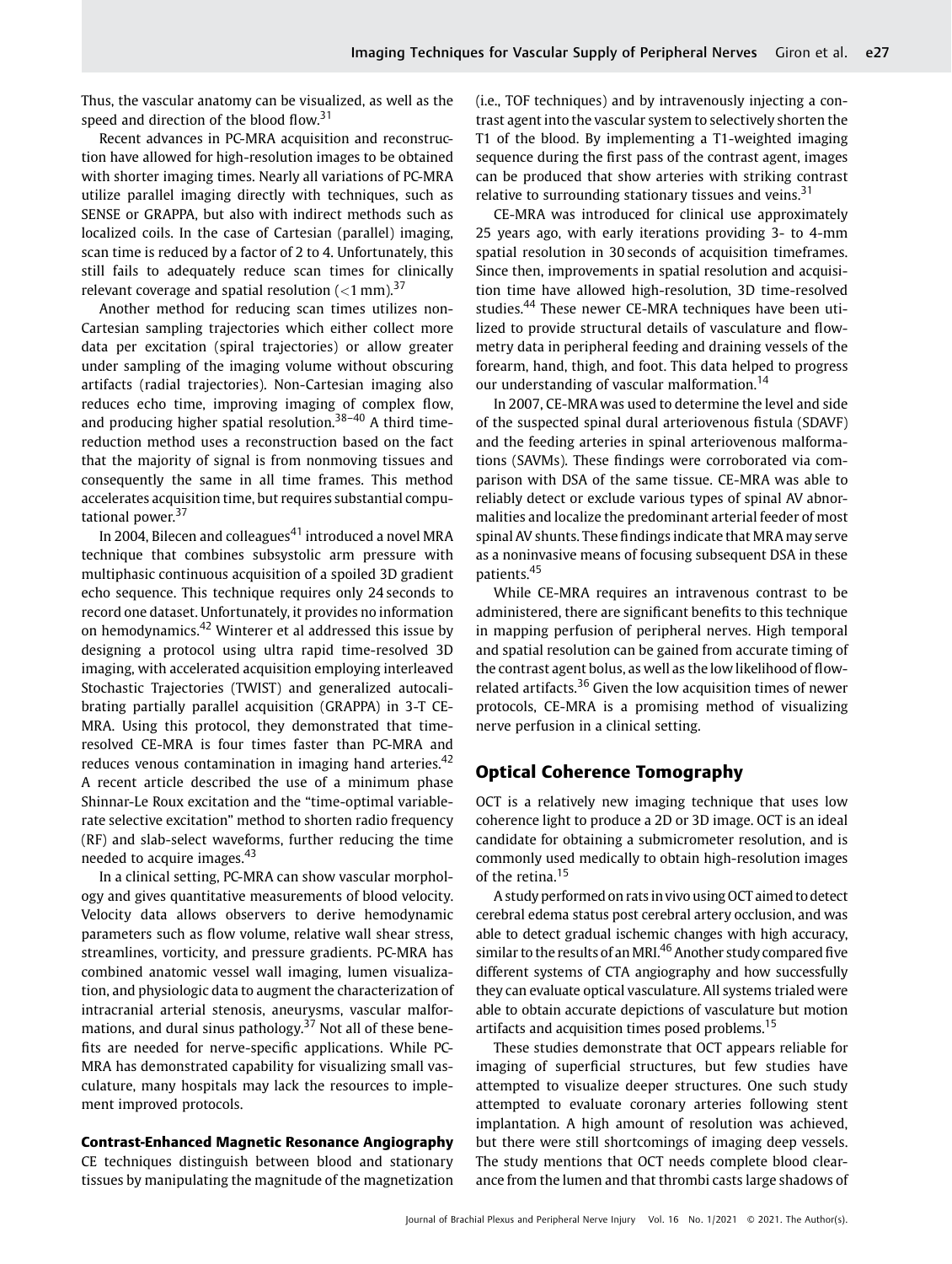artifact.<sup>47</sup> Even when deeper structures are visualized, they are often compared with MRI and MRA for validity, suggesting that other methods for mapping feeding vessels may be more reliable.<sup>48</sup>

# Optical Microangiography

Optical microangiography (OMAG) is a subset of the OCT technique designed specifically for imaging blood flow in microcirculation. It is based on the principal that moving blood scatters light in such a way that it can be captured and adjusted into a 3D image.<sup>49</sup>

This technique is frequently applied to visualizing cutaneous blood flow. OMAG is a reliable biomarker in many pathological situations such as lesions and basal cell carcinoma.<sup>50</sup> In vivo experiments on mice have been performed which demonstrate a noninvasive technique of visualizing cerebral blood flow. The 3D rendering from the experiments showed that vessels as small as 15  $\mu$ m can be observed.<sup>49,51</sup>

None of these studies have evaluated OMAG in the context of peripheral nerve vasculature; however, the ability to visualize microcirculation could be beneficial. Most studies using OMAG, however, view microcirculation at relatively superficial levels.<sup>50</sup> Few studies have been performed which would indicate deeper tissues can be visualized in a similar manner to cutaneous vasculature.<sup>46-48</sup> These limitations may impact accuracy of observing deep feeder vessels.

# Laser Angiography

Laser angiography techniques have recently been developed to combine the real-time acquisition of Doppler angiography and precision of MRA techniques, without the highly operator-dependent image quality (US) or long acquisition times  $(MRA)$ <sup>52</sup> Two common devices are the SPY Intraoperative Perfusion Assessment System (Novadaq Technologies Inc., Richmond, BC, Canada) and SPY Elite Fluorescence imaging system (Stryker Inc., Kalamazoo, Michigan, United States), both of which utilize indocyanine green (ICG), a fluorescent agent that binds to plasma proteins with a half-life of 3 to 5 minutes.52,53 The pharmacokinetic properties of ICG allow for rapid clearance and repeated intraoperative visualization of tissue perforation.

Laser angiography has been used successfully to monitor tissue perfusion in a variety of settings, including colorectal, plastic, endocrine, ophthalmologic, and vascular surgery.<sup>54</sup> While the majority of literature is focused on tissue resection and/or flap design, one case series described visualization of the sciatic nerve perivascular system in three pediatric sarcoma patients during limb salvage surgery.<sup>16</sup> While depth of structures limit its application in mapping common arterial inputs and/or venous drainage, laser angiography may be clinically useful in visualizing these vessels intraoperatively.

## Discussion

MRI and MRN provide ideal imaging of fascicular structure of nerves. However, fascicular regeneration does not always

correlate with return to function.<sup>20</sup> As such, additional techniques are needed to fully assess the spectrum of factors such as blood perfusion that are known to affect recovery. There are substantial difficulties associated with imaging the vessels that supply peripheral nerves. The vessels are small and may be located in deep tissue layers depending on the nerve in question. For example, vessels feeding the femoral nerve are surrounded by several dense and vascular structures that increase susceptibility to artifact.<sup>18</sup>

In addition to inherent challenges of size and tissue depth, random variation can be observed in human vascular networks, such as accessory or aberrant arterial supply.<sup>55</sup> While arterial variation may not be exceedingly common, it is a variable that is difficult to control for, especially in current cadaveric models where sample sizes are necessarily small. Given the potential anatomic variation in individuals, noninvasive methods are essential for mapping peripheral vasculature.

Historical imaging techniques used in nervous and vascular tissue were often unable to adequately show vascular structures at this depth with limitations including invasive nature of the procedure, poor resolution, inability to show microscopic structures, or the need for highly skilled operators.<sup>17,26,36,37</sup> Recent developments have provided improved resolution, less-invasive imaging, and devices that are less prone to operator error. Emerging techniques may be divided by their respective contributions to nerve treatment algorithms.

US/Doppler, OCT, and laser angiography are most useful in a clinical setting to visualize superficial structures in individual patients. US is currently limited by depth of structures and necessary operator skill. Despite these shortcomings, US is beneficial in intraoperative settings due to its mobility and rapid function. CEUS has been used successfully to measure intraneural vascularity in a variety of nerve pathologies, most commonly compressive neuropathy.<sup>56</sup> OCT and OMAG excel at visualizing morphology of microcirculation but may also be limited by depth of structures. $49-51$  Laser angiography provides fast, accurate imaging with minimal required skill and can be used intraoperatively to identify and preserve blood flow to nerves.<sup>16</sup>

Various MR techniques are most useful for mapping common vessels to develop a knowledge base for cases in which direct visualization is untenable. These may also be beneficial for nonacute visualization in individual cases, either pre- or postoperatively. While the MR perfusion has been used to detect intraneural edemic/ischemic conditions in peripheral nerves, this is an indirect method of determining the location of feeder vessels.<sup>27</sup> TOF-MRA and PC-MRA provide high-resolution images by utilizing the contrast between flowing blood and stationary tissue.<sup>37</sup> Studies assessing peripheral vascular disease indicate that these may adequately image neurovascular structures.<sup>57</sup> Given the long acquisition times associated with TOF and PC-MRA, $37$  they will likely be of greater use in studies mapping common feeder vessels than in acute or subacute clinical cases.

CE-MRA produces high-resolution images of deep structures with little to no artifact and reduced acquisition time compared with TOF or PC-MRA.<sup>36</sup> Studies have demonstrated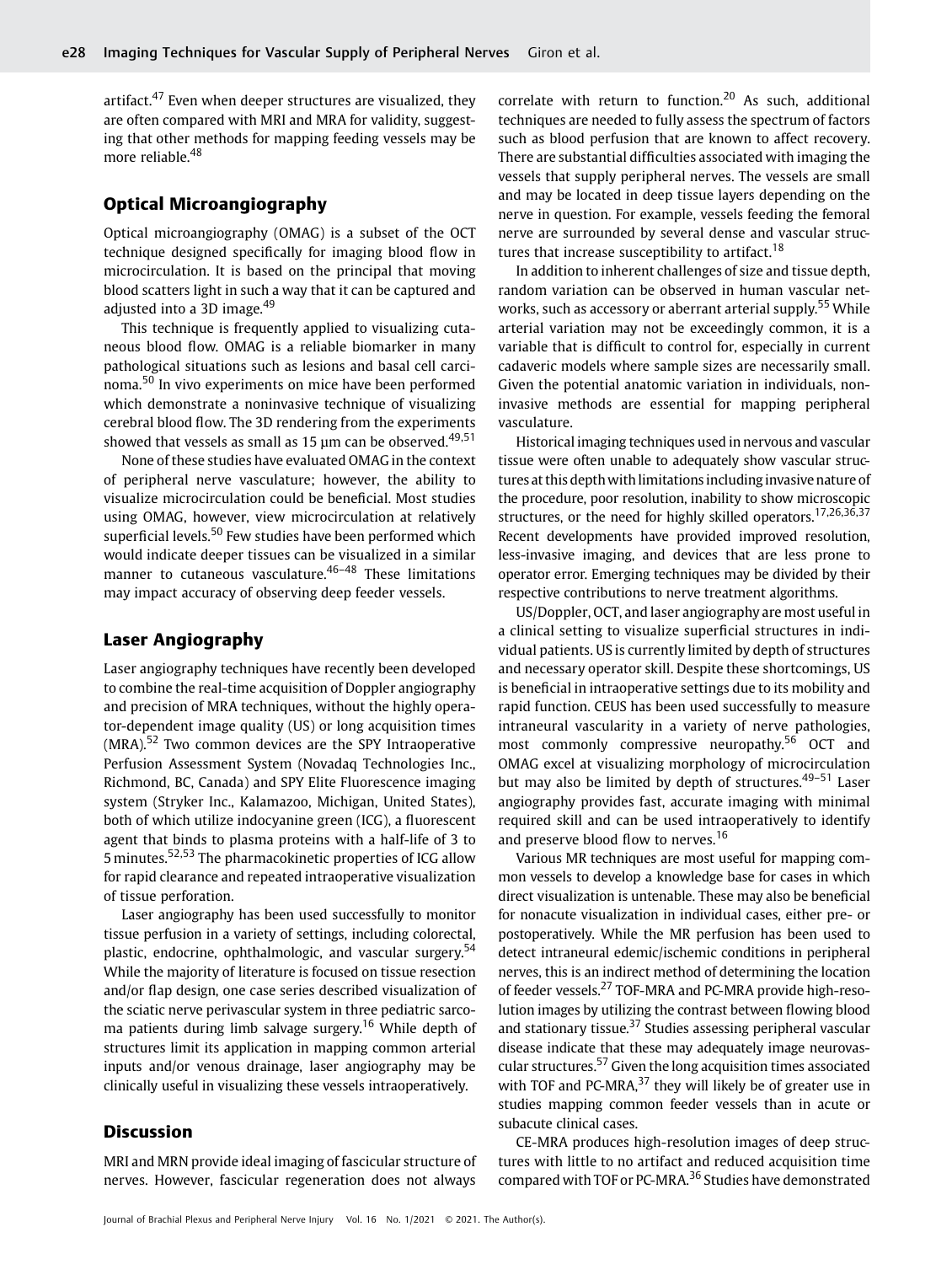high accuracy of CE-MRA in visualizing feeding and draining vessels with excellent contrast between arteries and surrounding tissue.<sup>14,31</sup> Given its success as a noninvasive alternative to DSA in patients with vascular malformations, CE-MRA may be a valuable tool for mapping nerve vasculature and nonacute visualization in individual patients.<sup>44</sup>

Currently, US imaging has demonstrated the greatest clinical utility. When a skilled operator is available, US allows surgeons to evaluate nervous vascularization to corroborate clinical symptoms and direct treatment. Multiple studies have shown that US has improved diagnostic accuracy compared with MRI.<sup>58,59</sup> Future diagnostic and/or monitoring algorithms should incorporate both ultrasonography and CE-MRA to address the broad spectrum of patient dynamics and available hospital resources.

## Conclusion

While imaging technologies are rapidly advancing, studies evaluating their efficacy in the context peripheral nerve vasculature are limited. Accurate imaging and mapping of these vesselsmay augment surgeons' ability to perform repairs without compromising nerve perfusion, ultimately resulting in improved postoperative outcomes. The published data, while limited, support further investigation to determine which modality(s) might be best suited to the task of locating arterial inflow to peripheral nerves. Whether by direct visualization in individual cases or by mapping structures conserved across patients, the techniques presented in this review may translate to improve patient outcomes following nerve injury.

## Summary Statement

Among imaging techniques used to visualize nerve vasculature, contrast enhanced magnetic resonance angiography (CE-MRA) and laser angiography show potential for mapping common perforating vessels and visualizing these structures in individuals, respectively. Essentials:

- 1. Adequate vascular perfusion is necessary for normal nerve function and regeneration of injured nerves. Yet, the literature is lacking in assessments of techniques for visualizing nerve vasculature.
- 2. Mapping of common perforating vessels and imaging of these structures in individual patients may enable surgeons to better preserve blood flow, allowing for improved patient outcomes.
- 3. Ultrasound/Doppler, optical coherence tomography (OCT), andlaser angiography aremost usefulin a clinical setting to visualize superficial structures, with laser angiography showing the most potential benefit for intraoperative imaging. While various MR techniques have been used to visualize nerve vasculature, CE-MRA may provide the greatest utility for mapping common perforating vessels of the peripheral nerves.

#### Conflict of Interest

Though they are not directly funding this submission, B.M. reports paid teaching for TriMed, paid teaching and consulting, as well as research support from AxoGen, and paid consulting for Baxter/Synovis and GLG.

#### References

- 1 Laviña B. Brain vascular imaging techniques. Int J Mol Sci 2016;18 (01):E70
- 2 Rydevik B, Lundborg G, Nordborg C. Intraneural tissue reactions induced by internal neurolysis. An experimental study on the blood-nerve barrier, connective tissues and nerve fibres of rabbit tibial nerve. Scand J Plast Reconstr Surg 1976;10(01):3–8
- 3 Rydevik B, Lundborg G. Permeability of intraneural microvessels and perineurium following acute, graded experimental nerve compression. Scand J Plast Reconstr Surg 1977;11(03):179–187
- 4 Lundborg G. Structure and function of the intraneural microvessels as related to trauma, edema formation, and nerve function. J Bone Joint Surg Am 1975;57(07):938–948
- 5 Gao Y, Weng C, Wang X. Changes in nerve microcirculation following peripheral nerve compression. Neural Regen Res 2013;8(11):1041–1047
- 6 Ferretti A, Boschi E, Stefani A, et al. Angiogenesis and nerve regeneration in a model of human skin equivalent transplant. Life Sci 2003;73(15):1985–1994
- 7 Merolli A, Rocchi L, Catalano F, et al. In vivo regeneration of rat sciatic nerve in a double-halved stitch-less guide: a pilot-study. Microsurgery 2009;29(04):310–318
- 8 Goedee HS, Brekelmans GJ, van Asseldonk JT, Beekman R, Mess WH, Visser LH. High resolution sonography in the evaluation of the peripheral nervous system in polyneuropathy–a review of the literature. Eur J Neurol 2013;20(10):1342–1351
- 9 Caillaud M, Richard L, Vallat JM, Desmoulière A, Billet F. Peripheral nerve regeneration and intraneural revascularization. Neural Regen Res 2019;14(01):24–33
- 10 Suami H, Taylor GI, Pan WR. Angiosome territories of the nerves of the lower limbs. Plast Reconstr Surg 2003;112(07):1790–1798
- 11 Hong MK, Hong MK, Taylor GI. Angiosome territories of the nerves of the upper limbs. Plast Reconstr Surg 2006;118(01):148–160
- 12 Koehler SM, Matson AP, Ruch DS, Mithani SK. Neural perforasomes of the upper extremity. Plast Reconstr Surg 2018;142(06): 1539–1546
- 13 Giesen T, Acland RD, Thirkannad S, Elliot D. The vascularization of the median nerve in the distal forearm and its potential clinical importance. J Hand Surg Am 2012;37(06):1200–1207
- 14 Mostardi PM, Young PM, McKusick MA, Riederer SJ. High temporal and spatial resolution imaging of peripheral vascular malformations. J Magn Reson Imaging 2012;36(04):933–942
- 15 Li X-X, Wu W, Zhou H, et al. A quantitative comparison of five optical coherence tomography angiography systems in clinical performance. Int J Ophthalmol 2018;11(11):1784–1795
- 16 Aung T, Heidekrueger PI, Geis S, et al. A novel indication for indocyanine green (ICG): Intraoperative monitoring of limb and sciatic nerve perfusion during rotationplasty for sarcoma patients. Clin Hemorheol Microcirc 2018;70(04):441–447
- 17 Ohana M, Moser T, Moussaouï A, et al. Current and future imaging of the peripheral nervous system. Diagn Interv Imaging 2014;95 (01):17–26
- 18 Wang Y, Tang P, Zhang L, Guo Y, Wan W. Quantitative evaluation of the peripheral nerve blood perfusion with high frequency contrast-enhanced ultrasound. Acad Radiol 2010;17(12):1492–1497
- 19 Baş A, Dikici AS, Gülşen F, et al. Corkscrew collateral vessels in Buerger disease: vasa vasorum or vasa nervorum. J Vasc Interv Radiol 2016;27(05):735–739
- 20 Thawait SK, Wang K, Subhawong TK, et al. Peripheral nerve surgery: the role of high-resolution MR neurography. AJNR Am J Neuroradiol 2012;33(02):203–210
- 21 Behr B, Schnabel R, Mirastschijski U, Ibrahim B, Angenstein F, Schneider W. Magnetic resonance imaging monitoring of